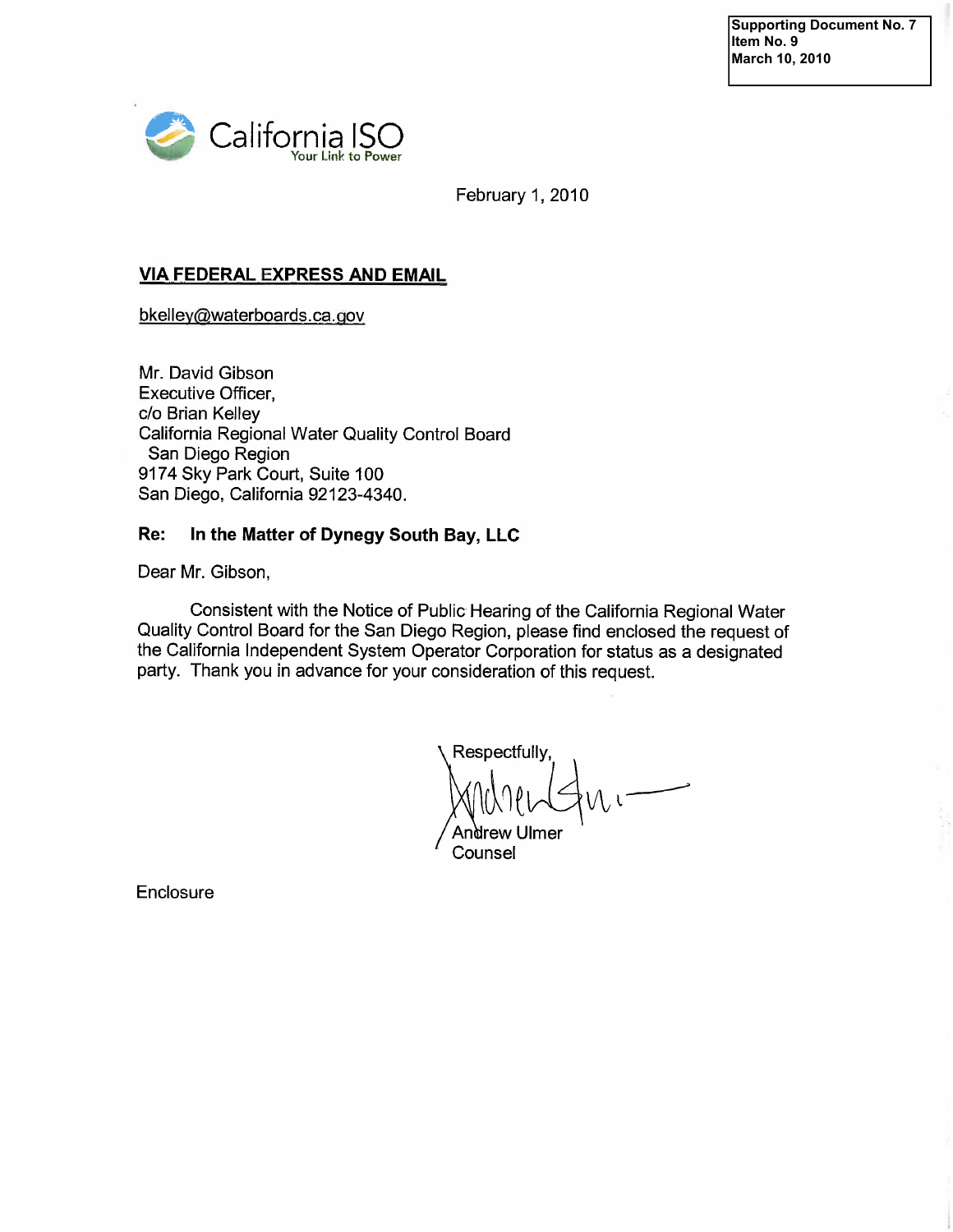Sidney Mannheim Davies SBN 143072 Andrew Ulmer SBN 184685 151 Blue Ravine Road Folsom, California 95630 TeL. 916.608.7209 Fax 916.608.7296 Email: aulmer@caiso.com

Attorneys for the California Independent System Operator Corporation

### CALIFORNIA REGIONAL WATER QUALITY CONTROL BOARD SAN DIEGO REGION

In the Matter of Dynegy South Bay, LLC South Bay Power Plant San Diego County

# REQUEST OF THE CALIFORNIA INDEPENDENT SYSTEM OPERATOR CORPORATION FOR STATUS AS DESIGNATED PARTY

The California Independent System Operator Corporation (the ISO) requests status as a designated party in the above-referenced matter. The ISO makes this request consistent with the Notice of Public Hearing for March 10, 2009 issued by the California Regional Water Quality Control Board for the San Diego Region (Regional Board) concerning the National Pollutant Discharge Elimination System (NPDES) permit of Dynegy South Bay, LLC for the South Bay Power Plant.<sup>1</sup> The Notice of Public Hearing states that any request for status as a designated party "must explain the basis for status as a designated party and in particular how the person is affected by the discharge." (Notice at p. 3.)

The ISO is a nonprofit public benefit corporation chartered under the laws of the State of California for the purpose of operating and maintaining the reliability of the statewide electric transmission grid for the benefit of the citizens of California. The reliability of the electric transmission grid is dependent on a number of specific power

This request is also submitted pursuant to the Rules of Practice and Procedure applicable to Regional Board proceedings. Title 23 California Code of Regulations § 648.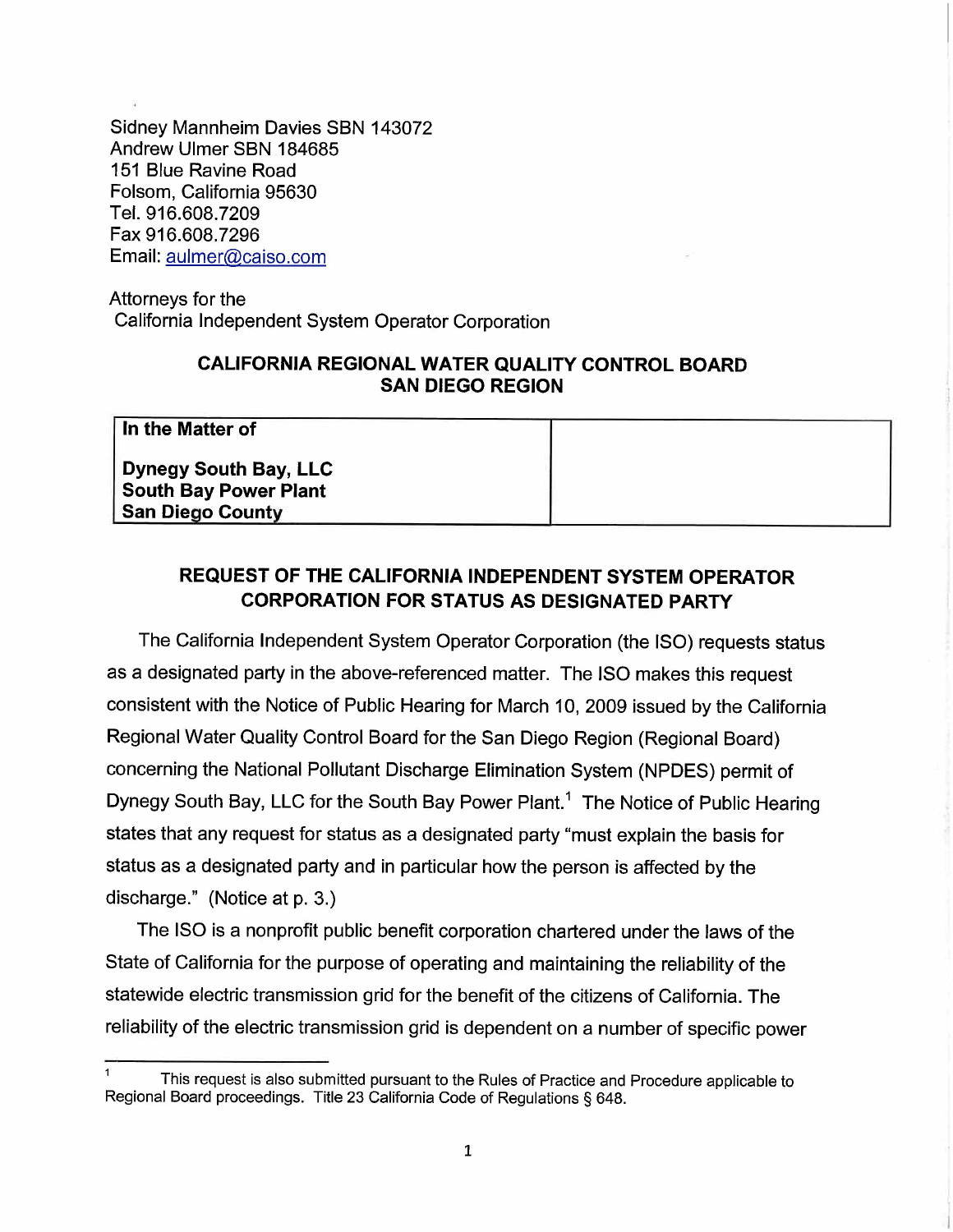plants located in specific areas. These critical facilities are subject to Resource Adequacy contracts and can be designated as Reliability Must Run (RMR) units, if necessary to meet federal and regional mandated grid reliability standards. The ISO assesses its local reliability requirements, including the continued need for RMR units on an annual basis, based on among other factors the addition or loss of generation and transmission facilities, upgrades to existing infrastructure and California Energy Commission load forecasts. The iSO has determined that operation of the South Bay Power Plant units 1 and 2 and its combustion turbine unit are necessary during the calendar year 2010. The ISO has designated these facilities as RMR units. The scope of the Regional Board's hearing includes whether to terminate intake and discharge operations under Dynegy's NPDES permit. Such action would threaten the ability of Dynegy to continue to operate South Bay units 1 and 2 as RMR units to support the reliable operation of the transmission grid consistent with the terms of a contract approved by the Federal Energy Regulatory Commission. Accordingly, the ISO has an interest in whether Dynegy may continue to operate South Bay units 1 and 2 under its NPDES permit.

Respectfully submitted,

 $\cup$   $\setminus$   $\cup$   $\vee$   $\setminus$ 

Sidney Davies Assistant General Counsel Andrew Ulmer Senior Counsel The California Independent System Operator Corporation 151 Blue Ravine Road Folsom, CA 95630 Tel: (916) 608-7209 Fax: (916) 608-7296 aulmer@caiso.com

Attorneys for the California Independent System Operator Corporation

Dated: February 1, 2010